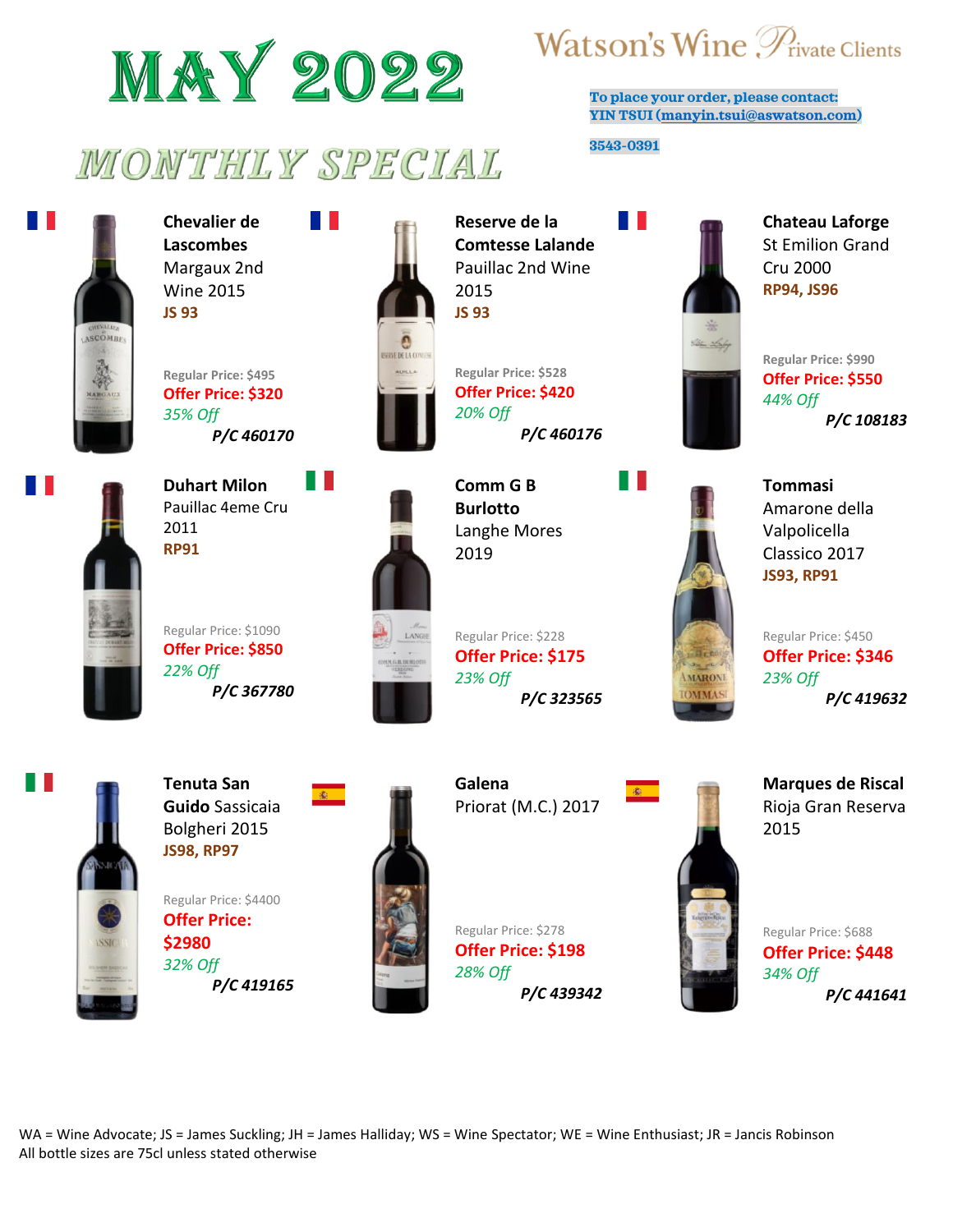

**Montes** Purple Angel 2019 **JS96**

Regular Price: \$698 **Offer Price: \$537** *23% Off P/C 435591*



**Penfolds**  Bin 150 Marananga Shiraz 2017 **JS94, RP93**

Regular Price: \$888 **Offer Price: \$620** *30% Off P/C 356756*



**By Farr** Farrside Pinot Noir 2019

Regular Price: \$838 **Offer Price: \$590** *29% Off P/C 436253*

**Catena Alta** Cabernet

Sauvignon 2018 **RP92, JS93**



**Paul Hobbs** Russian River Valley Pinot Noir 2018 **JS92, RP93**

Regular Price: \$598 **Offer Price: \$468** *21% Off P/C 407319*



**Overture** Napa Valley 2nd Wine NV **RP97**

Regular Price: \$1480 **Offer Price: \$1180** *20% Off P/C 469302*

Crane

**Edouard Delaunay** Chablis 1Er Cru Fourchaume 2019

Regular Price: \$398 **Offer Price: \$298** *25% Off P/C 460643*



**Clos du Mont-Olivet** CHATEAUNEUF DU PAPE BLANC 2020

Regular Price: \$360 **Offer Price: \$280** *22% Off P/C 440822*

**Felton Road** Bannockburn Riesling 2021 **BC96**

Regular Price: \$298 *23% Off*



**Fromm Sauvignon Blanc 2020 JS92**

 $\circledR$ FROMM Regular Price: \$238 **Offer Price: \$178** *25% Off P/C* **415199**

CATENA ALTA anificane *16% Off*

Regular Price: \$438 **Offer Price: \$368** *P/C* **435612**

**Schloss Lieser Niederberg Helden Riesling Spatlese 2020**

Regular Price: \$298 **Offer Price: \$229** *23% Off*

*P/C 359714*

**Frei Brothers** Russian River Valley Sauvignon Blanc 2019

Regular Price: \$198 **Offer Price: \$152** *23% Off P/C 414974*



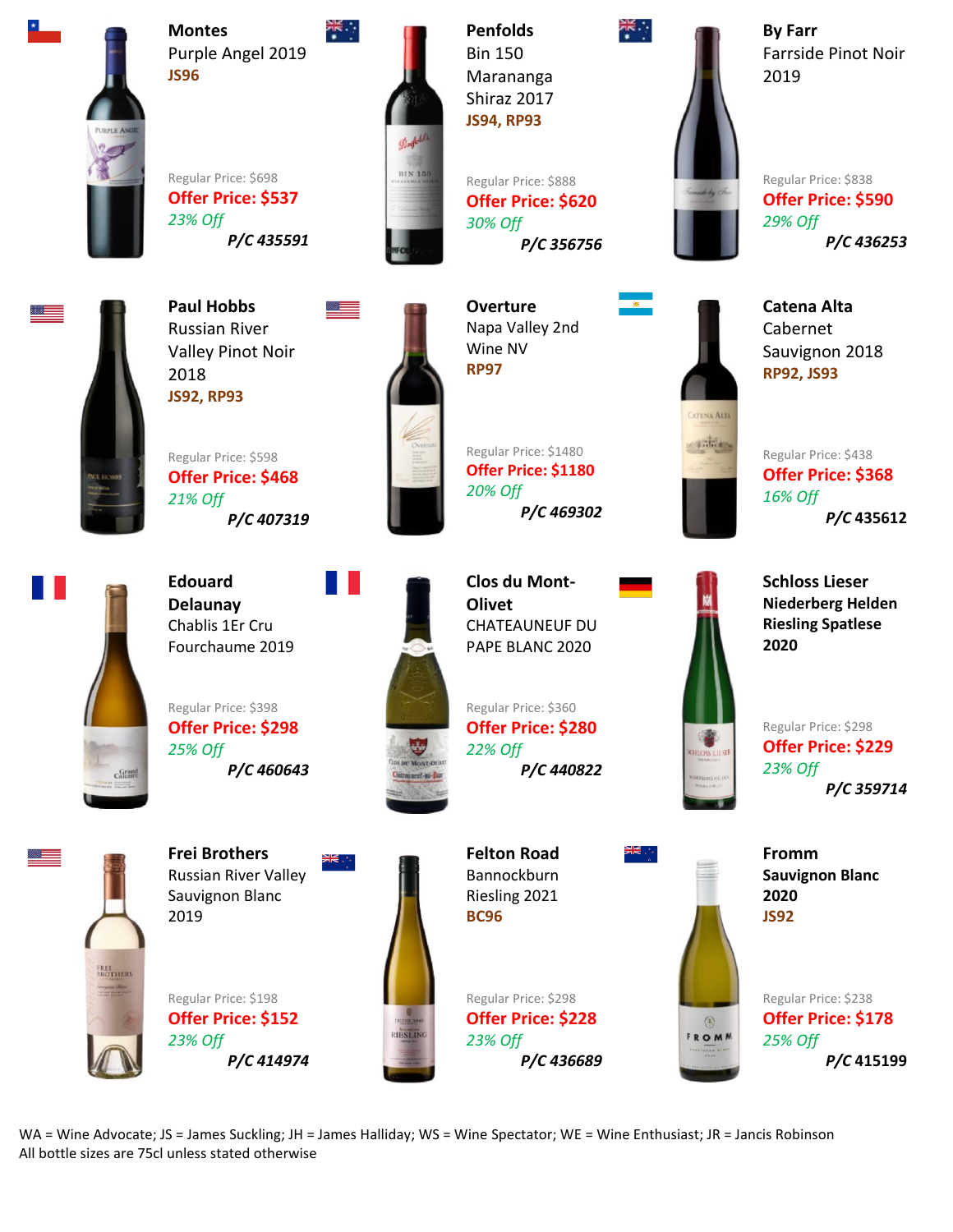

Ш

**Gosset Grande Reserve Brut** Brut Reserve NV **RP91**

Regular Price: \$498 **Offer Price: \$350** *29% Off P/C 422482*

**Sacchetto** Rose Brut NV



**Bollinger** Special Cuvee Brut NV **RP92, JS93**

Regular Price: \$490 **Offer Price: \$420** *14% Off P/C 123465*

 **Cloudy Bay Pelorus NV**

**BC95**

Regular Price: \$288 **Offer Price: \$240**

*P/C 382672*

*16% Off*

**Soutiran** Blanc De Blanc Grand Cru Brut Ambonnay NV **JS92**

Regular Price: \$480 **Offer Price: \$360** *25% Off P/C 390494*

**Jansz** Premium Cuvee NV



 $\ddot{\mathbf{r}}$ 

Regular Price: \$228 **Offer Price: \$175** *23% Off P/C 371429*



**Glenfiddich 15 YO Single Malt Whisky 70CL**

*P/C 129742*

Regular Price: \$138 **Offer Price: \$106**

*23% Off*

Regular Price: \$685 **Offer Price: \$618** *9% Off P/C 129302*



**Michter's** US\*1 Sour Mash Whiskey **75CL**

Regular Price: \$680 **Offer Price: \$598** *12% Off P/C 363416*



**The Botanist** Islay Dry Gin Planter Set **70CL**

Regular Price: \$538 **Offer Price: \$495** *8% Off P/C 476051*

**Kankoubai** Ume Sake

- **72CL**

**72CL**

**Daimon** Hikari Junmai Daiginjo

Regular Price: \$398 **Offer Price: \$230** *42% Off P/C 375239*



**Hakurakusei** Hiryu Junmai Daiginjo **- 72CL**

Regular Price: \$288 **Offer Price: \$225** *21% Off P/C 344022*



Regular Price: \$238 **Offer Price: \$195** *18% Off P/C 480153*

WA = Wine Advocate; JS = James Suckling; JH = James Halliday; WS = Wine Spectator; WE = Wine Enthusiast; JR = Jancis Robinson All bottle sizes are 75cl unless stated otherwise